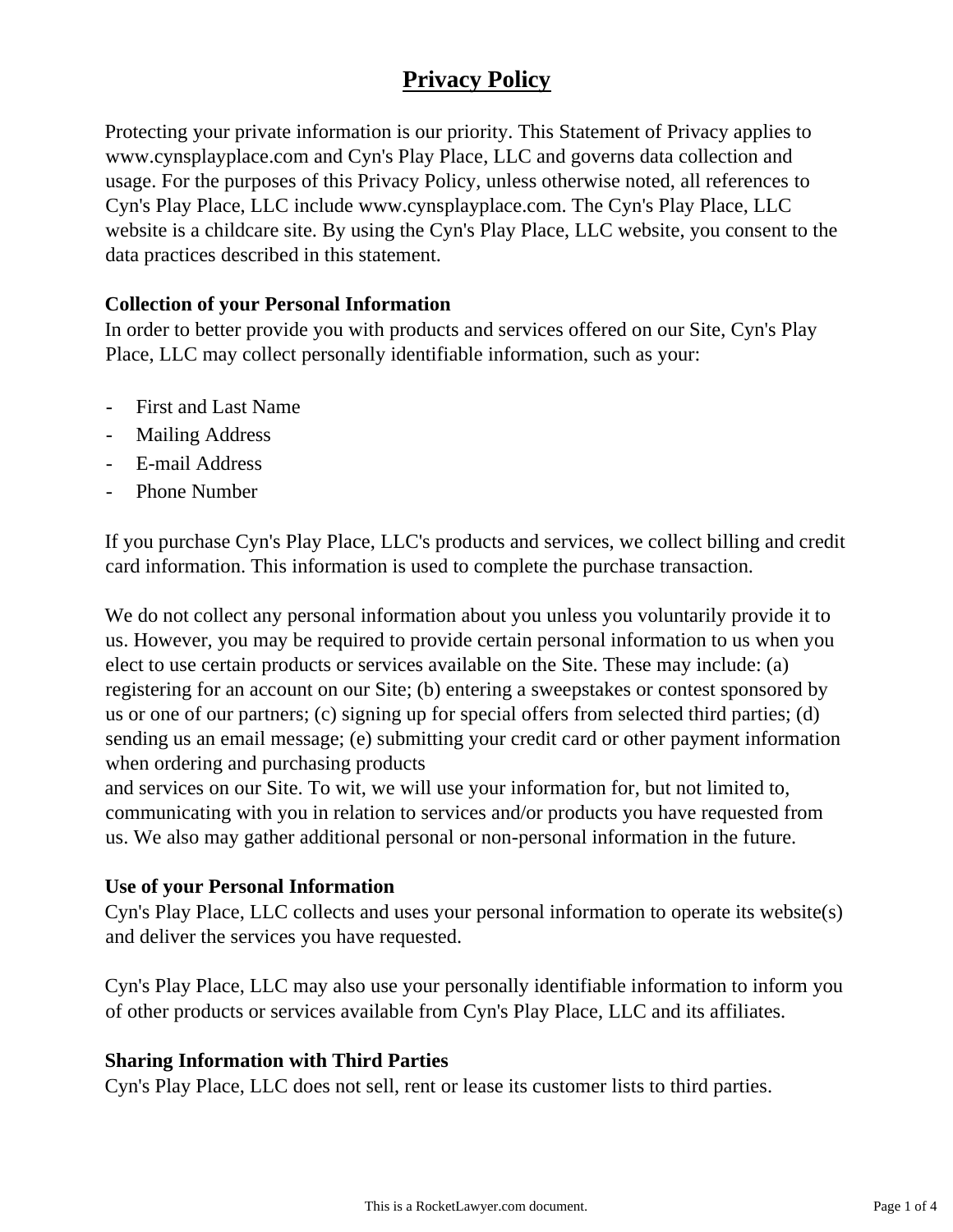Cyn's Play Place, LLC may share data with trusted partners to help perform statistical analysis, send you email or postal mail, provide customer support, or arrange for deliveries. All such third parties are prohibited from using your personal information except to provide these services to Cyn's Play Place, LLC, and they are required to maintain the confidentiality of your information.

Cyn's Play Place, LLC may disclose your personal information, without notice, if required to do so by law or in the good faith belief that such action is necessary to: (a) conform to the edicts of the law or comply with legal process served on Cyn's Play Place, LLC or the site; (b) protect and defend the rights or property of Cyn's Play Place, LLC; and/or (c) act under exigent circumstances to protect the personal safety of users of Cyn's Play Place, LLC, or the public.

## **Automatically Collected Information**

Information about your computer hardware and software may be automatically collected by Cyn's Play Place, LLC. This information can include: your IP address, browser type, domain names, access times and referring website addresses. This information is used for the operation of the service, to maintain quality of the service, and to provide general statistics regarding use of the Cyn's Play Place, LLC website.

## **Use of Cookies**

The Cyn's Play Place, LLC website may use "cookies" to help you personalize your online experience. A cookie is a text file that is placed on your hard disk by a web page server. Cookies cannot be used to run programs or deliver viruses to your computer. Cookies are uniquely assigned to you, and can only be read by a web server in the domain that issued the cookie to you.

One of the primary purposes of cookies is to provide a convenience feature to save you time. The purpose of a cookie is to tell the Web server that you have returned to a specific page. For example, if you personalize Cyn's Play Place, LLC pages, or register with Cyn's Play Place, LLC site or services, a cookie helps Cyn's Play Place, LLC to recall your specific information on subsequent visits. This simplifies the process of recording your personal information, such as billing addresses, shipping addresses, and so on. When you return to the same Cyn's Play Place, LLC website, the information you previously provided can be retrieved, so you can easily use the Cyn's Play Place, LLC features that you customized.

You have the ability to accept or decline cookies. Most Web browsers automatically accept cookies, but you can usually modify your browser setting to decline cookies if you prefer. If you choose to decline cookies, you may not be able to fully experience the interactive features of the Cyn's Play Place, LLC services or websites you visit.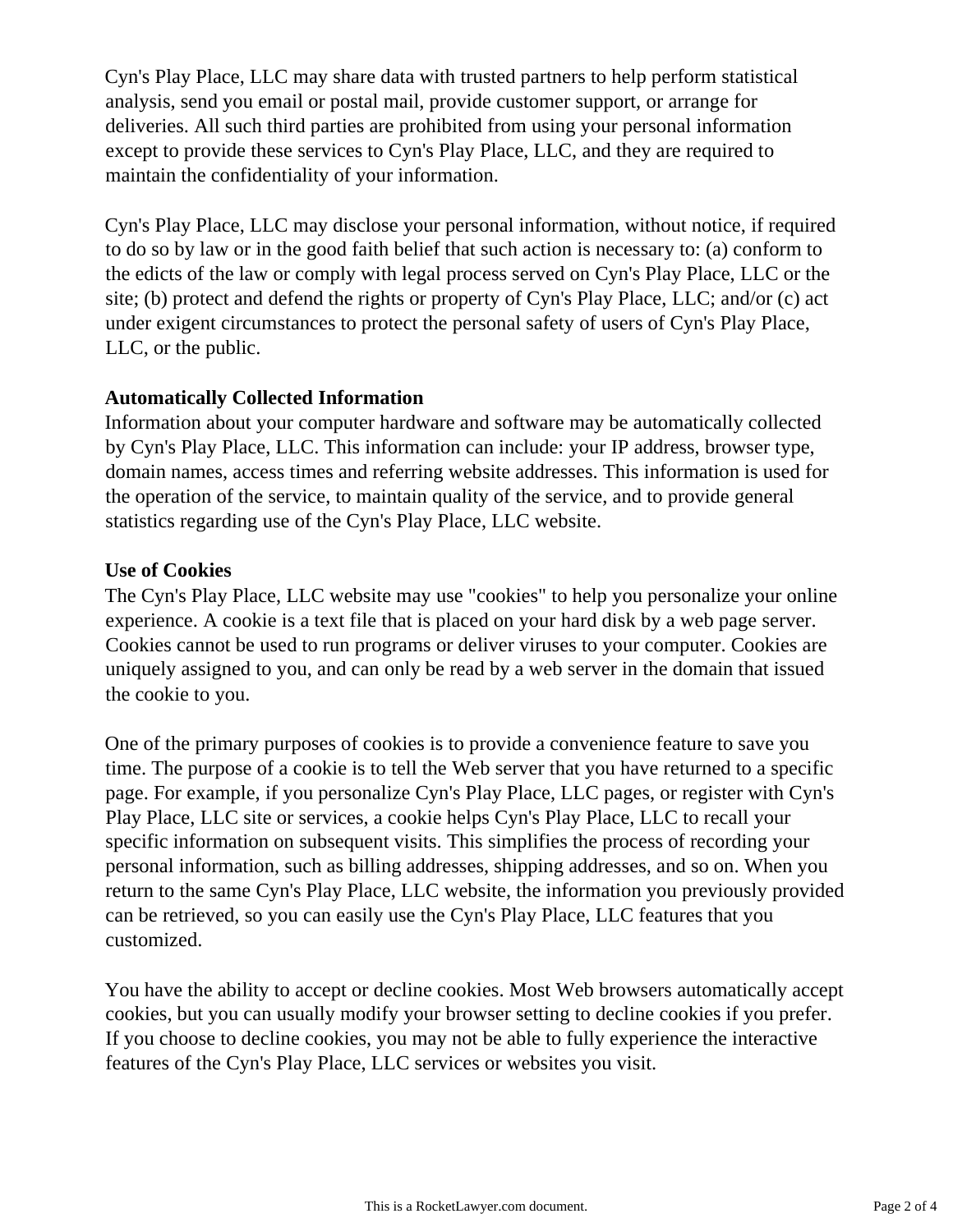## **Security of your Personal Information**

Cyn's Play Place, LLC secures your personal information from unauthorized access, use, or disclosure. Cyn's Play Place, LLC uses the following methods for this purpose:

- SSL Protocol

When personal information (such as a credit card number) is transmitted to other websites, it is protected through the use of encryption, such as the Secure Sockets Layer (SSL) protocol.

We strive to take appropriate security measures to protect against unauthorized access to or alteration of your personal information. Unfortunately, no data transmission over the Internet or any wireless network can be guaranteed to be 100% secure. As a result, while we strive to protect your personal information, you acknowledge that: (a) there are security and privacy limitations inherent to the Internet which are beyond our control; and (b) security, integrity, and privacy of any and all information and data exchanged between you and us through this Site cannot be guaranteed.

#### **Children Under Thirteen**

Cyn's Play Place, LLC does not knowingly collect personally identifiable information from children under the age of thirteen. If you are under the age of thirteen, you must ask your parent or guardian for permission to use this website.

#### **Disconnecting your Cyn's Play Place, LLC Account from Third Party Websites**

You will be able to connect your Cyn's Play Place, LLC account to third party accounts. BY

CONNECTING YOUR CYN'S PLAY PLACE, LLC ACCOUNT TO YOUR THIRD PARTY ACCOUNT, YOU ACKNOWLEDGE AND AGREE THAT YOU ARE CONSENTING TO THE CONTINUOUS RELEASE OF INFORMATION ABOUT YOU TO OTHERS (IN ACCORDANCE WITH YOUR PRIVACY SETTINGS ON THOSE THIRD PARTY SITES). IF YOU DO NOT WANT INFORMATION ABOUT YOU, INCLUDING PERSONALLY IDENTIFYING INFORMATION, TO BE SHARED IN THIS

MANNER, DO NOT USE THIS FEATURE. You may disconnect your account from a third party account at any time. "My account" page.

## **E-mail Communications**

From time to time, Cyn's Play Place, LLC may contact you via email for the purpose of providing announcements, promotional offers, alerts, confirmations, surveys, and/or other general communication.